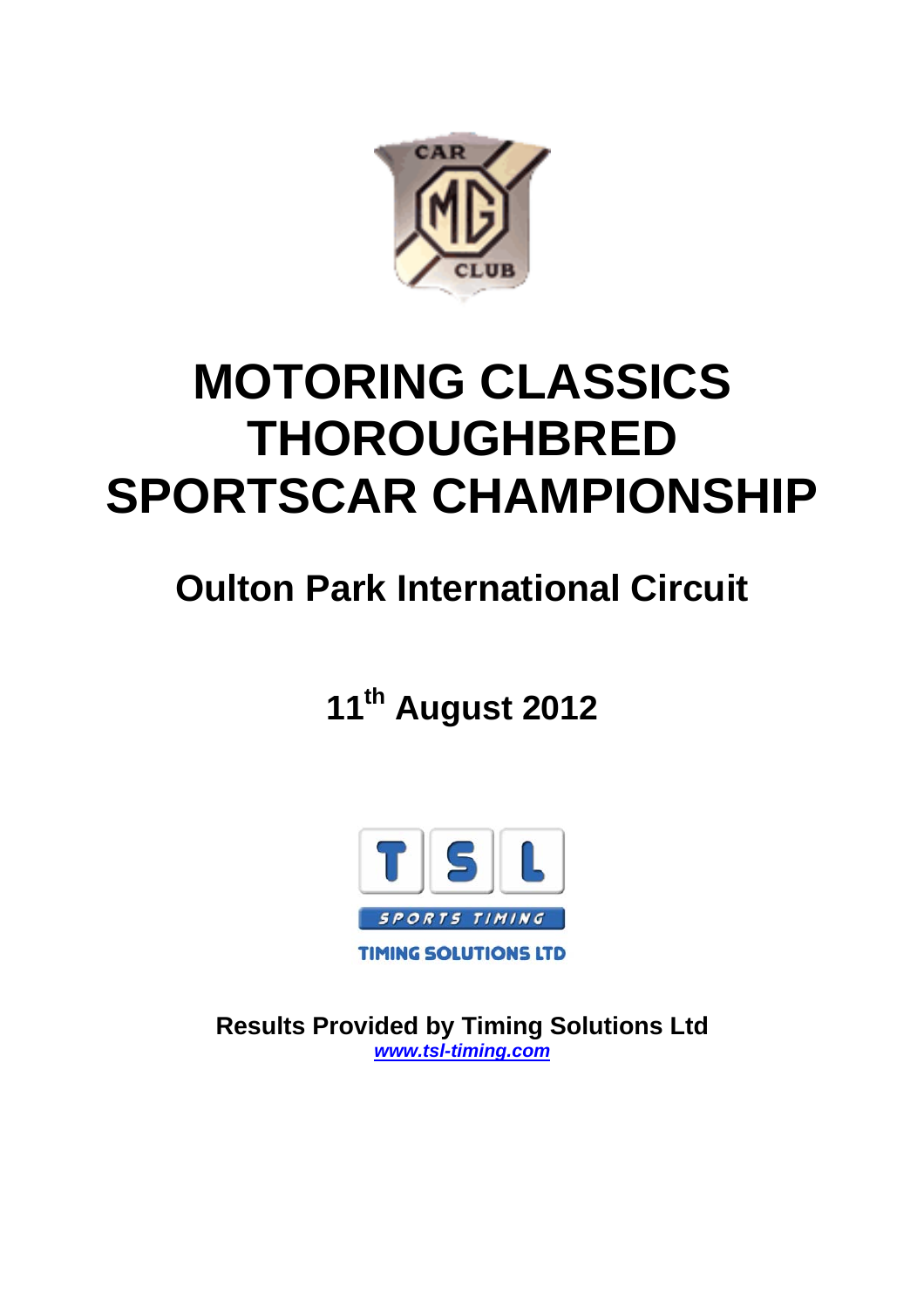# **Thoroughbred Sportscar & BCV8 Championships QUALIFYING - RACE 9 - CLASSIFICATION**

| <b>POS</b><br>NO | CL. | <b>NAME</b>              | <b>ENTRY</b>           | <b>TIME</b> | ON             | <b>LAPS</b>    | GAP    | <b>DIFF</b> | <b>MPH</b> |
|------------------|-----|--------------------------|------------------------|-------------|----------------|----------------|--------|-------------|------------|
| $1\,55$          | C   | <b>Rob SPENCER</b>       | <b>MGB GTV8 3538</b>   | 1:25.414    | 8              | 9              |        |             | 77.97      |
| 291              | D/C | lan PRIOR                | MG MGB GTV8            | 1:30.365    | 9              | 9              | 4.951  | 4.951       | 73.70      |
| 393              | D/C | <b>Russell McCARTHY</b>  | MG MGB GTV8            | 1:34.713    | 5              | 8              | 9.299  | 4.348       | 70.31      |
| 4 17             | AB  | <b>Ben RUSHWORTH</b>     | <b>MG MGB Roadster</b> | 1:36.080    | 8              | 8              | 10.666 | 1.367       | 69.31      |
| 530              | B   | <b>James WHEELER</b>     | <b>MG MGB Roadster</b> | 1:36.483    | 6              | 8              | 11.069 | 0.403       | 69.02      |
| 6 28             | B   | <b>Joe PARRINGTON</b>    | MG MGB GTV8            | 1:40.200    | 8              | 8              | 14.786 | 3.717       | 66.46      |
| 787              | D/C | <b>Tony LEES</b>         | Morgan Plus 8          | 1:40.264    | 8              | 8              | 14.850 | 0.064       | 66.42      |
| 860              | C   | <b>Neil FOWLER</b>       | MG MGB GTV8            | 1:40.768    | $\overline{7}$ | 8              | 15.354 | 0.504       | 66.09      |
| 9 21             | AB  | <b>Mike HARRIS</b>       | MG MGB Roadster FIA    | 1:41.951    | 8              | 8              | 16.537 | 1.183       | 65.32      |
| 10 96            | D   | <b>Richard EVANS</b>     | Marcos FIA             | 1:42.002    | 7              | 7              | 16.588 | 0.051       | 65.29      |
| 11 20            | AB  | <b>Bob LUFF</b>          | MG MGB Roadster FIA    | 1:43.923    | 6              | 7              | 18.509 | 1.921       | 64.08      |
| 12 43            | B   | <b>Kevin SWANN</b>       | <b>MG MGB Roadster</b> | 1:44.092    | 6              | 7              | 18.678 | 0.169       | 63.98      |
| 13 31            | B   | <b>Jonnie WHEELER</b>    | MG MGB Roadster        | 1:44.189    | 4              | 8              | 18.775 | 0.097       | 63.92      |
| 14 95            | D   | <b>John WILKES</b>       | Jaquar Jaq D Type Rep  | 1:44.774    | 4              | 5              | 19.360 | 0.585       | 63.56      |
| 15 33            | B   | <b>Max CAWTHORN</b>      | <b>MG MGB Roadster</b> | 1:44.935    | 5              | 8              | 19.521 | 0.161       | 63.46      |
| 16 41            | B   | <b>Babak FARSIAN</b>     | MG MGB Roadster        | 1:45.031    | 6              | $\overline{7}$ | 19.617 | 0.096       | 63.41      |
| 17 35            | B   | <b>John YEA</b>          | <b>MG MGB Roadster</b> | 1:45.054    | $\overline{7}$ | 7              | 19.640 | 0.023       | 63.39      |
| 18 53            | C   | <b>Kathy SHERRY</b>      | Morgan Plus 8          | 1:45.362    | $\overline{7}$ | 7              | 19.948 | 0.308       | 63.21      |
| 19 37            | B   | <b>Jonathan UPCHURCH</b> | MG MG BGT              | 1:46.169    | 6              | 7              | 20.755 | 0.807       | 62.73      |
| 20 16            | A   | <b>David LAMBYMAN</b>    | <b>MGB Roadster</b>    | 1:47.021    | $\overline{7}$ | 7              | 21.607 | 0.852       | 62.23      |
| 21 65            | C   | <b>Ben WHITE</b>         | <b>MGB GTVS 3500</b>   | 1:50.133    | 7              | 7              | 24.719 | 3.112       | 60.47      |
| 22 10            | Α   | <b>Terry SAVORY</b>      | MG MGB GT              | 1:53.653    | 7              | 7              | 28.239 | 3.520       | 58.59      |
| 23 9             | Α   | Kai WOOD-DAVIS           | <b>MG MGB Roadster</b> | 1:59.788    | 3              | 6              | 34.374 | 6.135       | 55.59      |
|                  |     |                          |                        |             |                |                |        |             |            |

**Weather / Track : Cloudy / Wet**

**These results are provisional until the conclusion of any judicial and technical matters.**

Clerk of Course : Timekeeper : Timekeeper : Timekeeper : Timekeeper : Timekeeper : Timekeeper : Timekeeper : Timekeeper : Timekeeper : Timekeeper : Timekeeper : Timekeeper : Timekeeper : Timekeeper : Timekeeper : Timekeepe

Circuit Length = 1.8500 miles Start: 11:19 End: 11:36 Castle Combe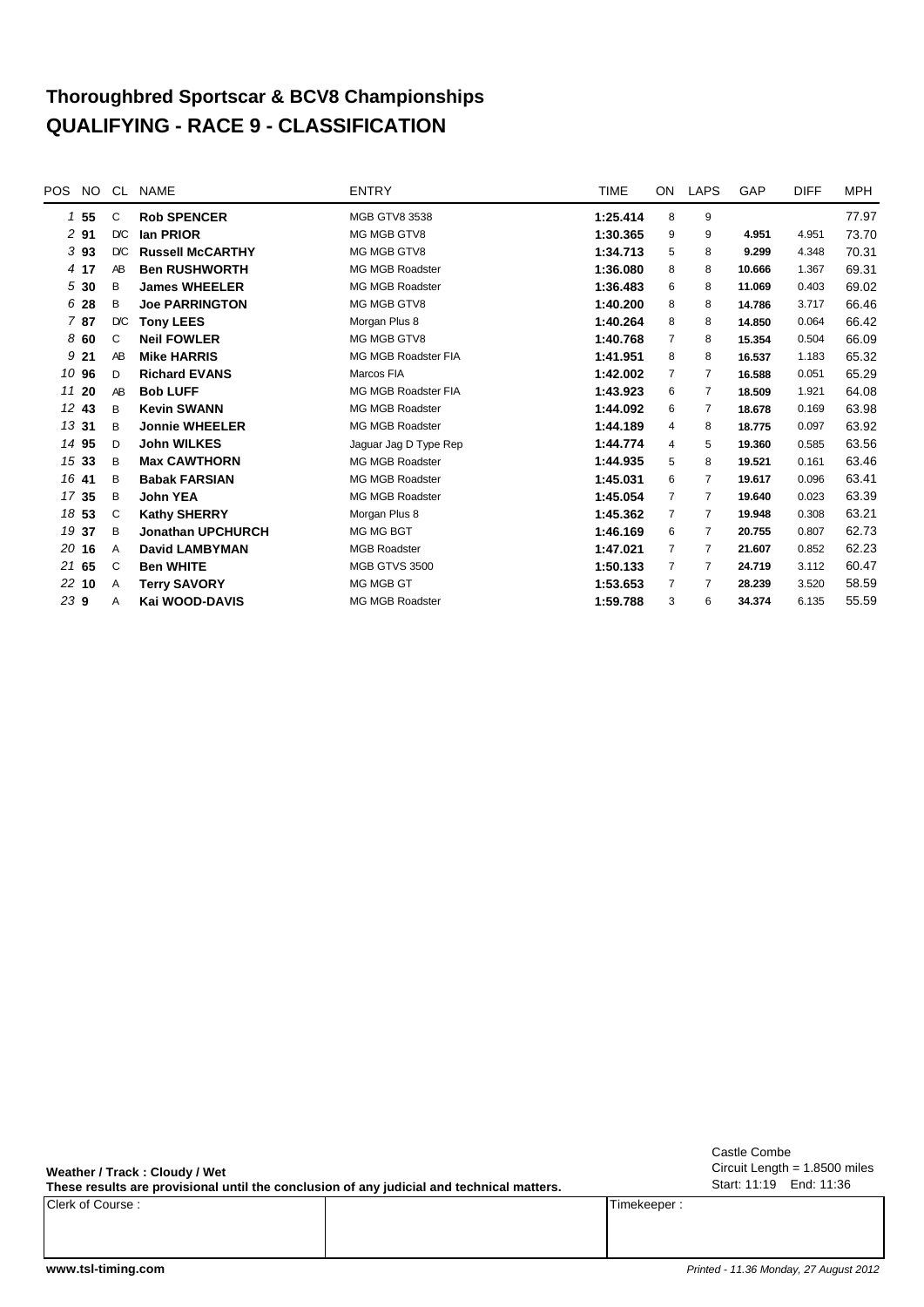#### **Thoroughbred Sportscar & BCV8 Championships QUALIFYING - RACE 9 - LAP ANALYSIS**

| 9     | Kai WOOD-DAVIS        |           | A            | MG MGB Roadster     |                     |          |              |  |  |
|-------|-----------------------|-----------|--------------|---------------------|---------------------|----------|--------------|--|--|
| $1 -$ | 2:07.823              | $+8.035$  | 11:24:08.597 | 4 -                 | 2:04.283            | $+4.495$ | 11:30:14.971 |  |  |
| $2 -$ | 2:02.303              | $+2.515$  | 11:26:10.900 | $5 -$               | 2:06.800            | $+7.012$ | 11:32:21.771 |  |  |
| $3 -$ | 1:59.788              |           | 11:28:10.688 | 6 -                 | 2:05.187            | $+5.399$ | 11:34:26.958 |  |  |
| 10    | <b>Terry SAVORY</b>   |           | A            | MG MGB GT           |                     |          |              |  |  |
| $1 -$ | 2:01.141              | $+7.488$  | 11:23:59.994 | $5 -$               | 1:56.783            | $+3.130$ | 11:31:52.845 |  |  |
| $2 -$ | 2:02.341              | $+8.688$  | 11:26:02.335 | 6 -                 | 1:56.347            | $+2.694$ | 11:33:49.192 |  |  |
| 3 -   | 1:58.266              | $+4.613$  | 11:28:00.601 | 7 -                 | 1:53.653            |          | 11:35:42.845 |  |  |
| 4 -   | 1:55.461              | $+1.808$  | 11:29:56.062 |                     |                     |          |              |  |  |
| 16    | <b>David LAMBYMAN</b> |           | A            | <b>MGB Roadster</b> |                     |          |              |  |  |
|       |                       |           |              |                     |                     |          |              |  |  |
| $1 -$ | 1:57.072              | $+10.051$ | 11:24:00.691 | $5 -$               | 1:52.884            | $+5.863$ | 11:31:26.933 |  |  |
| 2 -   | 1:52.985              | $+5.964$  | 11:25:53.676 | $6 -$               | 1:48.932            | $+1.911$ | 11:33:15.865 |  |  |
| $3 -$ | 1:50.459              | $+3.438$  | 11:27:44.135 | $7 -$               | 1:47.021            |          | 11:35:02.886 |  |  |
| 4 -   | 1:49.914              | $+2.893$  | 11:29:34.049 |                     |                     |          |              |  |  |
| 17    | <b>Ben RUSHWORTH</b>  |           | AB           |                     | MG MGB Roadster     |          |              |  |  |
| $1 -$ | 1:49.444              | $+13.364$ | 11:23:30.310 | $5 -$               | 1:40.067            | $+3.987$ | 11:30:09.884 |  |  |
| $2 -$ | 1:41.892              | $+5.812$  | 11:25:12.202 | $6 -$               | 1:44.807            | $+8.727$ | 11:31:54.691 |  |  |
| 3 -   | 1:40.335              | $+4.255$  | 11:26:52.537 | 7 -                 | 1:39.851            | $+3.771$ | 11:33:34.542 |  |  |
| 4 -   | 1:37.280              | + 1.200   | 11:28:29.817 | 8 -                 | 1:36.080            |          | 11:35:10.622 |  |  |
| 20    | <b>Bob LUFF</b>       |           | AB.          |                     | MG MGB Roadster FIA |          |              |  |  |
| $1 -$ | 1:50.459              | $+6.536$  | 11:23:40.666 | $5 -$               | 1:47.738            | $+3.815$ | 11:30:58.670 |  |  |
| $2 -$ | 1:46.981              | $+3.058$  | 11:25:27.647 | $6 -$               | 1:43.923            |          | 11:32:42.593 |  |  |
| 3 -   | 1:48.285              | $+4.362$  | 11:27:15.932 | $7 -$               | 1:44.975            | $+1.052$ | 11:34:27.568 |  |  |
| 4 -   | 1:55.000              | $+11.077$ | 11:29:10.932 |                     |                     |          |              |  |  |
| 21    | <b>Mike HARRIS</b>    |           | AB.          |                     | MG MGB Roadster FIA |          |              |  |  |
| $1 -$ | 1:46.308              | $+4.357$  | 11:23:24.444 | $5 -$               | 1:43.025            | $+1.074$ | 11:30:19.549 |  |  |
| $2 -$ | 1:44.263              | $+2.312$  | 11:25:08.707 | $6 -$               | 1:42.763            | $+0.812$ | 11:32:02.312 |  |  |
| 3 -   | 1:45.039              | $+3.088$  | 11:26:53.746 | 7 -                 | 1:44.587            | $+2.636$ | 11:33:46.899 |  |  |
| 4 -   | 1:42.778              | $+0.827$  | 11:28:36.524 | 8 -                 | 1:41.951            |          | 11:35:28.850 |  |  |
| 28    | <b>Joe PARRINGTON</b> |           | B            | MG MGB GTV8         |                     |          |              |  |  |
| $1 -$ | 1:47.158              | $+6.958$  | 11:23:07.155 | $5 -$               | 1:42.710            | $+2.510$ | 11:30:04.285 |  |  |
| $2 -$ | 1:45.181              | $+4.981$  | 11:24:52.336 | 6 -                 | 1:41.627            | $+1.427$ | 11:31:45.912 |  |  |
| 3 -   | 1:45.789              | $+5.589$  | 11:26:38.125 | 7 -                 | 1:40.228            | $+0.028$ | 11:33:26.140 |  |  |
| 4 -   | 1:43.450              | $+3.250$  | 11:28:21.575 | 8 -                 | 1:40.200            |          | 11:35:06.340 |  |  |
| 30    | <b>James WHEELER</b>  |           | В            |                     | MG MGB Roadster     |          |              |  |  |
| $1 -$ | 1:39.795              | $+3.312$  | 11:22:53.876 | $5 -$               | 1:41.736            | $+5.253$ | 11:29:26.733 |  |  |
| $2 -$ | 1:37.402              | $+0.919$  | 11:24:31.278 | $6 -$               | 1:36.483            |          | 11:31:03.216 |  |  |
| 3 -   | 1:36.487              | $+0.004$  | 11:26:07.765 | 7 -                 | 1:42.824            | $+6.341$ | 11:32:46.040 |  |  |
| 4 -   | 1:37.232              | + 0.749   | 11:27:44.997 | 8 -                 | 1:38.065            | $+1.582$ | 11:34:24.105 |  |  |
| 31    | <b>Jonnie WHEELER</b> |           | B            |                     | MG MGB Roadster     |          |              |  |  |
| $1 -$ | 1:47.025              | $+2.836$  | 11:23:04.408 | $5 -$               | 1:47.467            | $+3.278$ | 11:30:12.255 |  |  |
| $2 -$ | 1:47.087              | $+2.898$  | 11:24:51.495 | $6 -$               | 1:47.233            | $+3.044$ | 11:31:59.488 |  |  |
| 3 -   | 1:49.104              | $+4.915$  | 11:26:40.599 | 7 -                 | 1:48.333            | $+4.144$ | 11:33:47.821 |  |  |
| 4 -   | 1:44.189              |           | 11:28:24.788 | 8 -                 | 1:44.386            | $+0.197$ | 11:35:32.207 |  |  |
| 33    | <b>Max CAWTHORN</b>   |           | B            |                     | MG MGB Roadster     |          |              |  |  |
| $1 -$ | 1:45.908              | $+0.973$  | 11:23:35.528 | $5 -$               | 1:44.935            |          | 11:30:38.711 |  |  |
| $2 -$ | 1:46.341              | $+1.406$  | 11:25:21.869 | $6 -$               | 1:47.870            | $+2.935$ | 11:32:26.581 |  |  |
| 3 -   | 1:45.449              | $+0.514$  | 11:27:07.318 | 7 -                 | 1:46.467            | $+1.532$ | 11:34:13.048 |  |  |
| 4 -   | 1:46.458              | $+1.523$  | 11:28:53.776 | 8 -                 | 1:45.186            | $+0.251$ | 11:35:58.234 |  |  |
|       |                       |           |              |                     |                     |          |              |  |  |
| 35    | <b>John YEA</b>       |           | B            |                     | MG MGB Roadster     |          |              |  |  |
| $1 -$ | 1:50.229              | $+ 5.175$ | 11:23:30.058 | $5 -$               | 1:45.833            | $+0.779$ | 11:31:00.077 |  |  |

**Weather / Track : Cloudy / Wet**

Circuit Length = 1.8500 miles Start: 11:19 End: 11:36 Castle Combe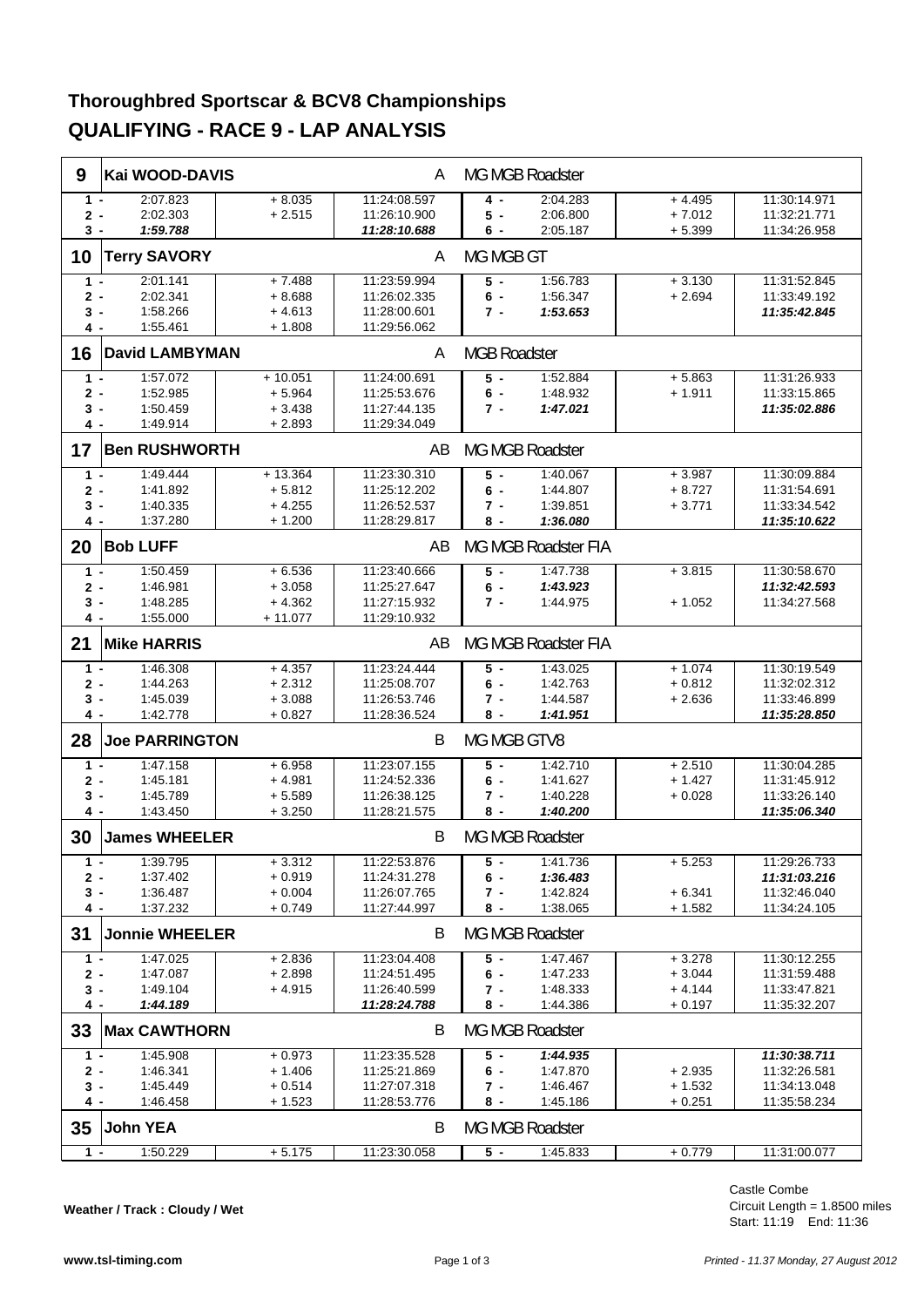#### **Thoroughbred Sportscar & BCV8 Championships QUALIFYING - RACE 9 - LAP ANALYSIS**

| $2 -$ | 1:53.469                | $+8.415$  | 11:25:23.527 | $6 -$                | 1:46.770        | $+1.716$ | 11:32:46.847 |
|-------|-------------------------|-----------|--------------|----------------------|-----------------|----------|--------------|
| 3 -   | 1:51.789                | $+6.735$  | 11:27:15.316 | $7 -$                | 1:45.054        |          | 11:34:31.901 |
| 4 -   | 1:58.928                | $+13.874$ | 11:29:14.244 |                      |                 |          |              |
|       | Jonathan UPCHURCH       |           | B            |                      |                 |          |              |
| 37    |                         |           |              | MG MG BGT            |                 |          |              |
| $1 -$ | 1:55.209                | $+9.040$  | 11:23:56.338 | $5 -$                | 1:51.233        | $+5.064$ | 11:31:26.095 |
| $2 -$ | 2:01.052                | $+14.883$ | 11:25:57.390 | $6 -$                | 1:46.169        |          | 11:33:12.264 |
| 3 -   | 1:48.569                | $+2.400$  | 11:27:45.959 | 7 -                  | 1:47.113        | $+0.944$ | 11:34:59.377 |
| 4 -   | 1:48.903                | $+2.734$  | 11:29:34.862 |                      |                 |          |              |
|       |                         |           |              |                      |                 |          |              |
| 41    | <b>Babak FARSIAN</b>    |           | B            |                      | MG MGB Roadster |          |              |
| $1 -$ | 1:55.227                | $+10.196$ | 11:24:01.612 | $\overline{5}$ -     | 1:47.746        | $+2.715$ | 11:31:18.971 |
| $2 -$ | 1:52.512                | $+7.481$  | 11:25:54.124 | $6 -$                | 1:45.031        |          | 11:33:04.002 |
| 3 -   | 1:48.610                | $+3.579$  | 11:27:42.734 | $7 -$                | 1:45.793        | $+0.762$ | 11:34:49.795 |
| 4 -   | 1:48.491                | $+3.460$  | 11:29:31.225 |                      |                 |          |              |
|       |                         |           |              |                      |                 |          |              |
| 43    | <b>Kevin SWANN</b>      |           | B            |                      | MG MGB Roadster |          |              |
| 1 -   | 1:47.952                | $+3.860$  | 11:23:34.087 | $5 -$                | 1:45.131        | $+1.039$ | 11:31:16.756 |
| 2 -   | 2:20.796                | $+36.704$ | 11:25:54.883 | 6 -                  | 1:44.092        |          | 11:33:00.848 |
| 3 -   | 1:48.525                | $+4.433$  | 11:27:43.408 | $7 -$                | 1:44.183        | $+0.091$ | 11:34:45.031 |
| 4 -   | 1:48.217                | $+4.125$  | 11:29:31.625 |                      |                 |          |              |
|       |                         |           |              |                      |                 |          |              |
| 53    | <b>Kathy SHERRY</b>     |           | C            | Morgan Plus 8        |                 |          |              |
| $1 -$ | 1:54.535                | $+9.173$  | 11:23:59.911 | 5 -                  | 1:47.372        | $+2.010$ | 11:31:19.851 |
| $2 -$ | 1:51.323                | $+5.961$  | 11:25:51.234 | 6 -                  | 1:46.114        | $+0.752$ | 11:33:05.965 |
| 3 -   | 1:50.019                | $+4.657$  | 11:27:41.253 | 7 -                  | 1:45.362        |          | 11:34:51.327 |
| 4 -   | 1:51.226                | $+5.864$  | 11:29:32.479 |                      |                 |          |              |
|       |                         |           |              |                      |                 |          |              |
| 55    | <b>Rob SPENCER</b>      |           | C            | <b>MGB GTV8 3538</b> |                 |          |              |
| $1 -$ | 1:35.397                | $+9.983$  | 11:23:21.258 | $6 -$                | 1:25.487        | $+0.073$ | 11:30:39.466 |
| $2 -$ | 1:28.179                | $+2.765$  | 11:24:49.437 | 7 -                  | 1:27.201        | $+1.787$ | 11:32:06.667 |
| 3 -   | 1:28.450                | $+3.036$  | 11:26:17.887 | 8 -                  | 1:25.414        |          | 11:33:32.081 |
| 4 -   | 1:28.409                | $+2.995$  | 11:27:46.296 | 9-                   | 1:26.375        | $+0.961$ | 11:34:58.456 |
| $5 -$ | 1:27.683                | $+2.269$  | 11:29:13.979 |                      |                 |          |              |
|       |                         |           |              |                      |                 |          |              |
| 60    | <b>Neil FOWLER</b>      |           | C            | MG MGB GTV8          |                 |          |              |
| $1 -$ | 1:58.146                | $+17.378$ | 11:23:29.262 | $5 -$                | 1:44.433        | $+3.665$ | 11:30:31.966 |
| 2 -   | 1:48.319                | $+7.551$  | 11:25:17.581 | 6 -                  | 1:45.747        | $+4.979$ | 11:32:17.713 |
| 3 -   | 1:42.915                | $+2.147$  | 11:27:00.496 | 7 -                  | 1:40.768        |          | 11:33:58.481 |
| 4 -   | 1:47.037                | $+6.269$  | 11:28:47.533 | 8 -                  | 1:41.038        | $+0.270$ | 11:35:39.519 |
|       |                         |           |              |                      |                 |          |              |
| 65    | <b>Ben WHITE</b>        |           | С            | MGB GTVS 3500        |                 |          |              |
| $1 -$ | 1:58.284                | $+8.151$  | 11:23:28.514 | $5 -$                | 1:50.985        | $+0.852$ | 11:30:58.414 |
| $2 -$ | 1:54.429                | $+4.296$  | 11:25:22.943 | $6 -$                | 1:52.113        | $+1.980$ | 11:32:50.527 |
| $3 -$ | 1:51.965                | $+1.832$  | 11:27:14.908 | $7 -$                | 1:50.133        |          | 11:34:40.660 |
| 4 -   | 1:52.521                | $+2.388$  | 11:29:07.429 |                      |                 |          |              |
|       |                         |           |              |                      |                 |          |              |
| 87    | <b>Tony LEES</b>        |           |              | D/C Morgan Plus 8    |                 |          |              |
| $1 -$ | 1:43.282                | $+3.018$  | 11:23:40.142 | 5 -                  | 1.42.268        | $+2.004$ | 11:30:32.348 |
| $2 -$ | 1:43.721                | $+3.457$  | 11:25:23.863 | $6 -$                | 1:43.449        | $+3.185$ | 11:32:15.797 |
| $3 -$ | 1:43.831                | $+3.567$  | 11:27:07.694 | 7 -                  | 1:40.930        | $+0.666$ | 11:33:56.727 |
| 4 -   | 1:42.386                | $+2.122$  | 11:28:50.080 | 8 -                  | 1:40.264        |          | 11:35:36.991 |
|       |                         |           |              |                      |                 |          |              |
| 91    | lan PRIOR               |           |              | D/C MG MGB GTV8      |                 |          |              |
| 1 -   | 1:30.870                | $+0.505$  | 11:22:31.492 | $6 -$                | 1:31.707        | $+1.342$ | 11:30:10.488 |
| 2 -   | 1:31.280                | $+0.915$  | 11:24:02.772 | 7 -                  | 1:30.653        | $+0.288$ | 11:31:41.141 |
| $3 -$ | 1:32.337                | $+1.972$  | 11:25:35.109 | 8 -                  | 1:30.879        | $+0.514$ | 11:33:12.020 |
| 4 -   | 1:32.337                | $+1.972$  | 11:27:07.446 | 9-                   | 1:30.365        |          | 11:34:42.385 |
| $5 -$ | 1:31.335                | $+0.970$  | 11:28:38.781 |                      |                 |          |              |
|       |                         |           |              |                      |                 |          |              |
|       |                         |           |              |                      |                 |          |              |
| 93    | <b>Russell McCARTHY</b> |           |              | D/C MG MGB GTV8      |                 |          |              |
| $1 -$ | 1:35.581                | $+0.868$  | 11:23:34.497 | $5 -$                | 1:34.713        |          | 11:30:01.151 |

Circuit Length = 1.8500 miles Start: 11:19 End: 11:36 Castle Combe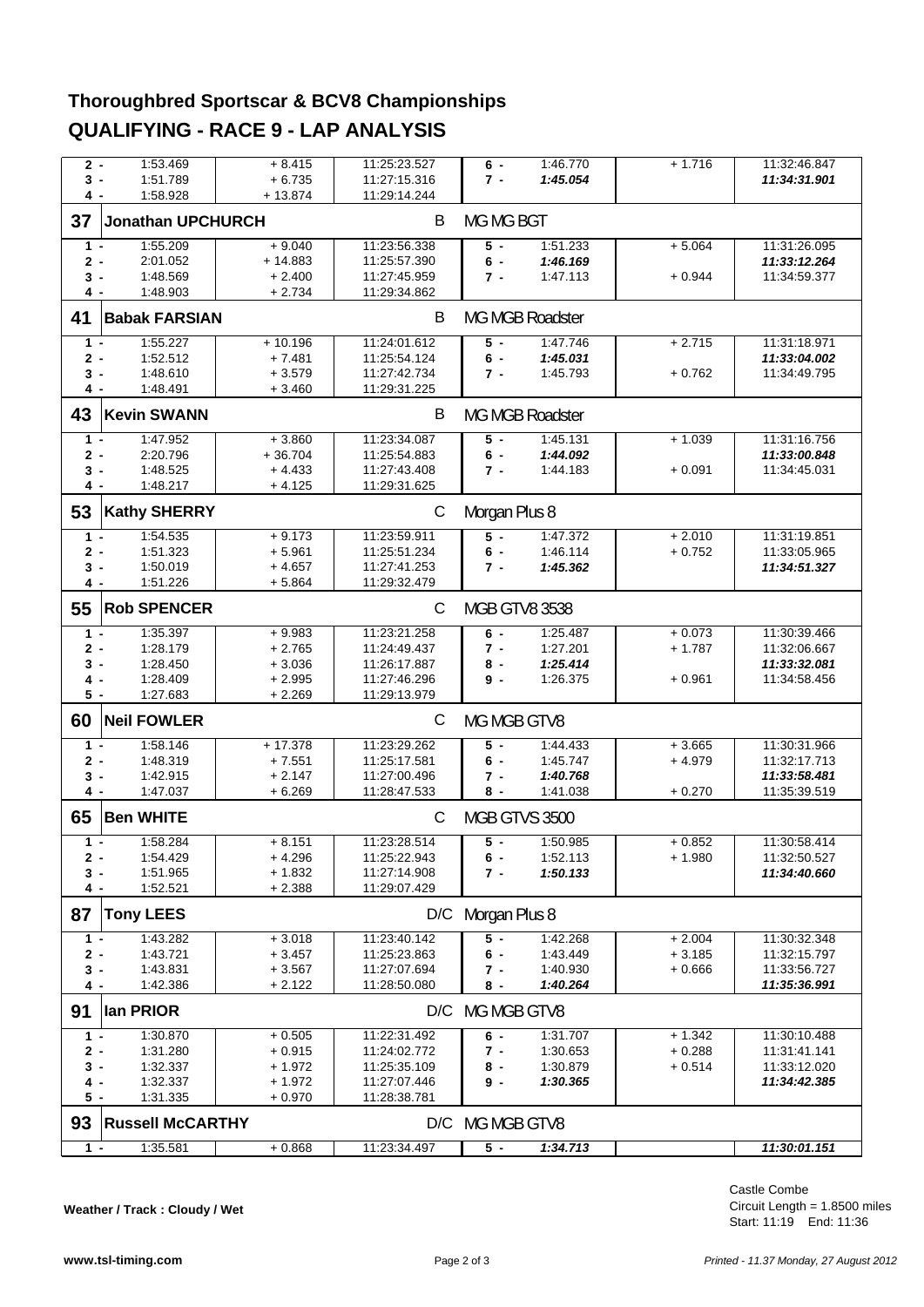#### **Thoroughbred Sportscar & BCV8 Championships QUALIFYING - RACE 9 - LAP ANALYSIS**

| $2 -$ | 1:38.755                   | $+4.042$  | 11:25:13.252 | $6 -$      | 1:35.414              | $+0.701$ | 11:31:36.565 |
|-------|----------------------------|-----------|--------------|------------|-----------------------|----------|--------------|
| $3 -$ | 1:38.433                   | $+3.720$  | 11:26:51.685 | 7 -        | 1:37.589              | $+2.876$ | 11:33:14.154 |
| 4 -   | 1:34.753                   | $+0.040$  | 11:28:26.438 | 8 -        | 1:36.139              | $+1.426$ | 11:34:50.293 |
| 95    | <b>John WILKES</b>         |           | D            |            | Jaguar Jag D Type Rep |          |              |
| $1 -$ | 1:51.849                   | $+7.075$  | 11:23:09.684 | 4 -        | 1:44.774              |          | 11:28:43.119 |
| $2 -$ | 2:00.828                   | $+16.054$ | 11:25:10.512 | $5 -$      | 1:45.148              | $+0.374$ | 11:30:28.267 |
| $3 -$ | 1:47.833                   | $+3.059$  | 11:26:58.345 |            |                       |          |              |
| 96    | <b>Richard EVANS</b>       |           | D            | Marcos FIA |                       |          |              |
| 1.    | 1:59.134<br>$\blacksquare$ | $+17.132$ | 11:24:02.334 | $5 -$      | 1:44.061              | $+2.059$ | 11:31:09.532 |
| $2 -$ | 1:50.947                   | $+8.945$  | 11:25:53.281 | 6 -        | 1:42.395              | $+0.393$ | 11:32:51.927 |
| $3 -$ | 1:46.488                   | $+4.486$  | 11:27:39.769 | $7 -$      | 1:42.002              |          | 11:34:33.929 |
| 4 -   | 1:45.702                   | $+3.700$  | 11:29:25.471 |            |                       |          |              |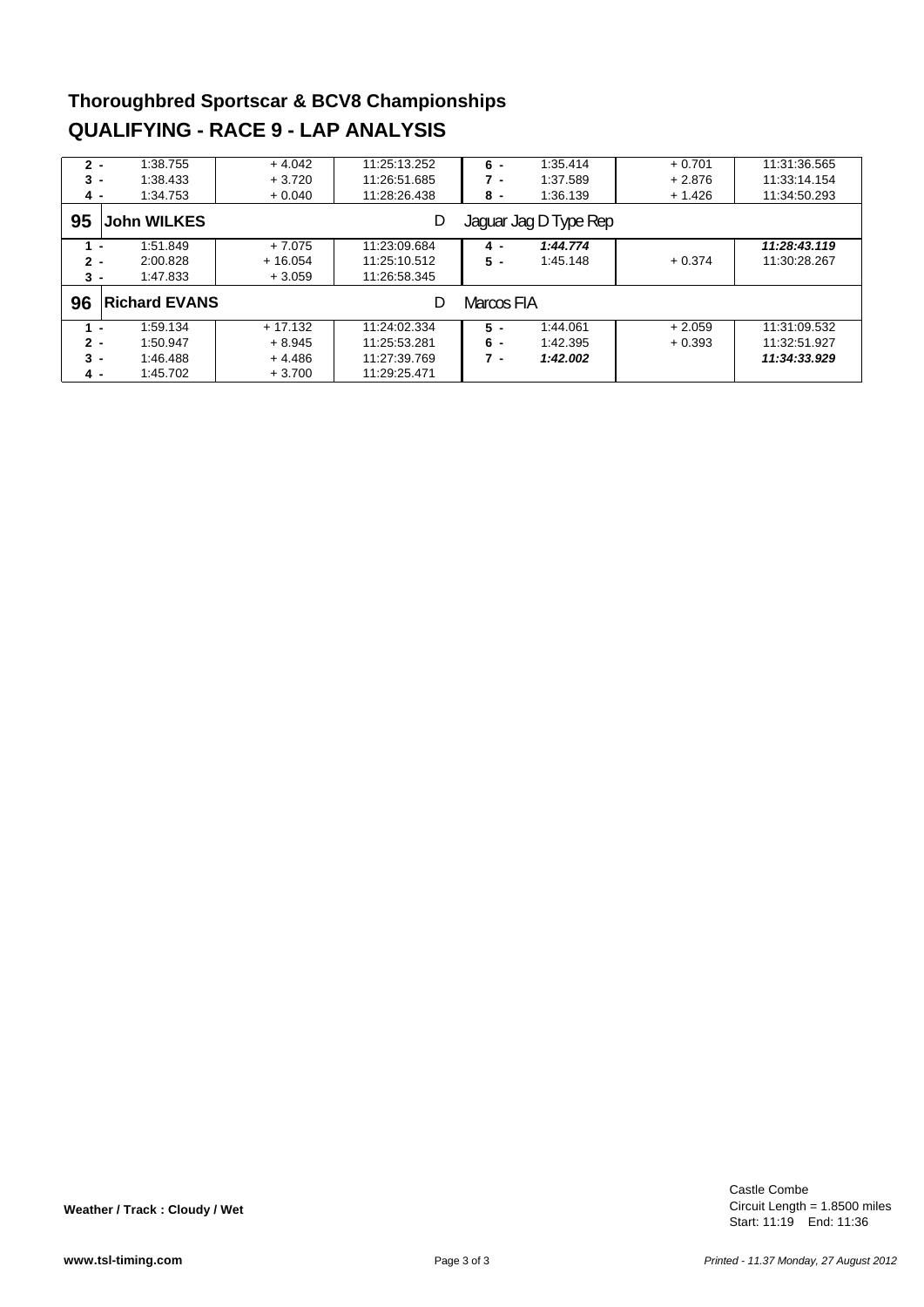#### **Thoroughbred Sportscar & BCV8 Championships RACE 9 - GRID**



Circuit Length = 1.8500 miles

**These results are provisional until the conclusion of any judicial and technical matters.**

Clerk of Course : Timekeeper :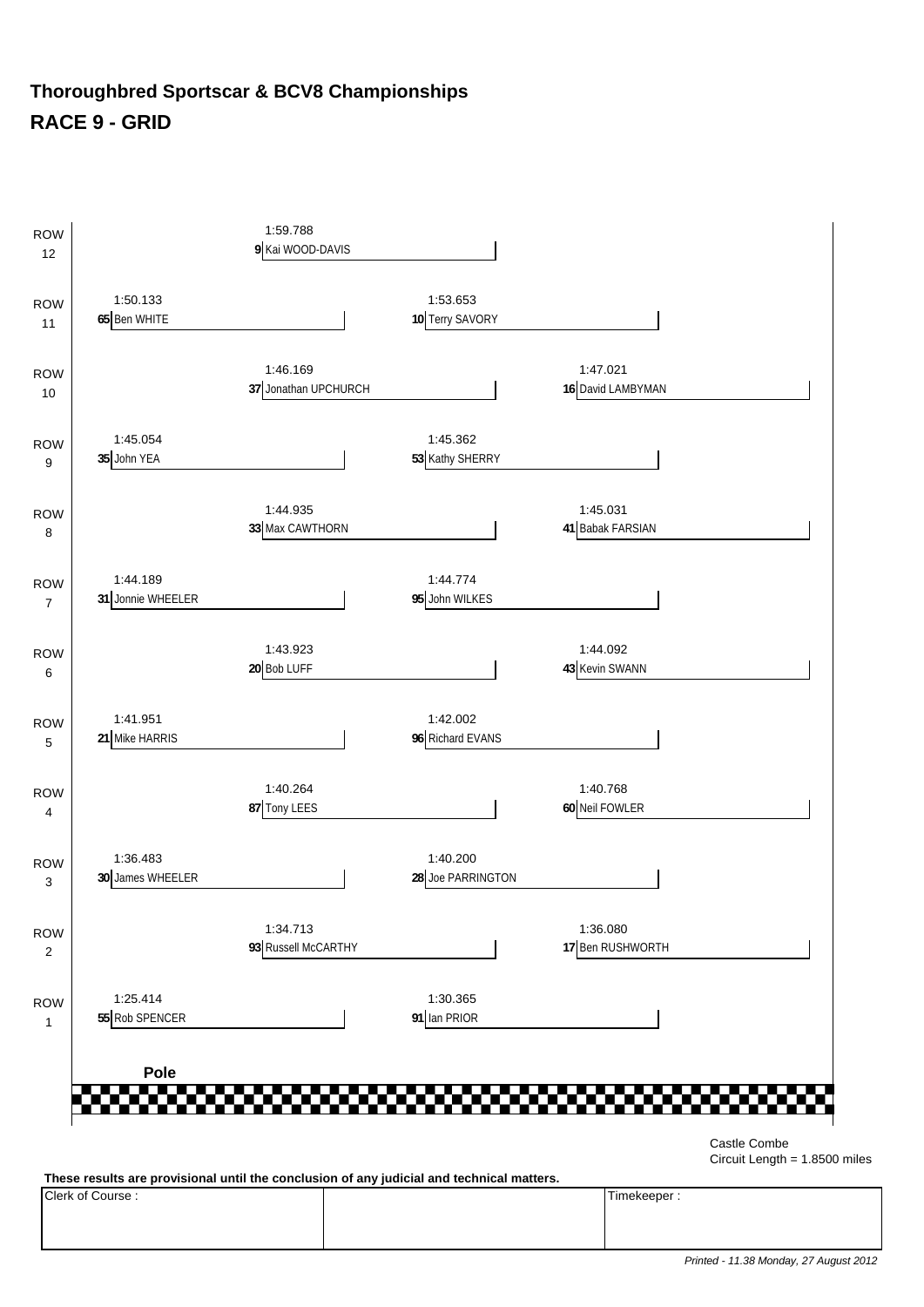#### **RACE 9 - CLASSIFICATION Thoroughbred Sportscar & BCV8 Championships**

| POS NO CL NAME    |                |                          | <b>ENTRY</b>           | LAPS    | TIME      | GAP    | <b>DIFF</b> | MPH   | <b>BEST</b> | ON             |
|-------------------|----------------|--------------------------|------------------------|---------|-----------|--------|-------------|-------|-------------|----------------|
| $1\,55$           | $\mathsf{C}$   | <b>Rob SPENCER</b>       | <b>MGB GTV8 3538</b>   | 14      | 20:27.469 |        |             | 75.96 | 1:24.453    | 10             |
| 291               | D/C            | lan PRIOR                | MG MGB GTV8            | 14      | 20:28.290 | 0.821  | 0.821       | 75.91 | 1:24.293    | 11             |
| 330               | B              | <b>James WHEELER</b>     | <b>MG MGB Roadster</b> | 13      | 21:29.982 | 1 lap  | 1 lap       | 67.11 | 1:37.883    | $\overline{4}$ |
| 4 17              | AB             | <b>Ben RUSHWORTH</b>     | <b>MG MGB Roadster</b> | 13      | 21:56.672 | 1 lap  | 26.690      | 65.75 | 1:38.291    | 10             |
| 596               | D              | <b>Richard EVANS</b>     | Marcos FIA             | 12      | 20:50.338 | 2 laps | 1 lap       | 63.91 | 1:41.236    | 12             |
| 6 60              | C              | <b>Neil FOWLER</b>       | MG MGB GTV8            | 12      | 20:53.608 | 2 laps | 3.270       | 63.75 | 1:41.619    | 9              |
| 7 28              | B              | <b>Joe PARRINGTON</b>    | MG MGB GTV8            | 12      | 20:54.446 | 2 laps | 0.838       | 63.70 | 1:41.675    | 9              |
| 8 3 1             | B              | <b>Jonnie WHEELER</b>    | <b>MG MGB Roadster</b> | 12      | 20:59.759 | 2 laps | 5.313       | 63.44 | 1:42.781    | 9              |
| 9 43              | B              | <b>Kevin SWANN</b>       | <b>MG MGB Roadster</b> | 12      | 21:02.296 | 2 laps | 2.537       | 63.31 | 1:42.327    | 10             |
| 10 41             | B              | <b>Babak FARSIAN</b>     | <b>MG MGB Roadster</b> | 12      | 21:09.957 | 2 laps | 7.661       | 62.93 | 1:42.750    | 8              |
| 11 33             | B              | <b>Max CAWTHORN</b>      | <b>MG MGB Roadster</b> | 12      | 21:16.158 | 2 laps | 6.201       | 62.62 | 1:43.641    | 9              |
| 12 20             | AB             | <b>Bob LUFF</b>          | MG MGB Roadster FIA    | 12      | 21:16.427 | 2 laps | 0.269       | 62.61 | 1:43.687    | 9              |
| 13 21             | AB             | <b>Mike HARRIS</b>       | MG MGB Roadster FIA    | 12      | 21:16.895 | 2 laps | 0.468       | 62.58 | 1:43.639    | 11             |
| 14 35             | B              | <b>John YEA</b>          | <b>MG MGB Roadster</b> | 12      | 22:12.296 | 2 laps | 55.401      | 59.98 | 1:47.510    | 10             |
| 15 37             | B              | <b>Jonathan UPCHURCH</b> | MG MG BGT              | 11      | 20:42.056 | 3 laps | 1 lap       | 58.98 | 1:48.179    | 7              |
| 16 65             | C              | <b>Ben WHITE</b>         | <b>MGB GTVS 3500</b>   | 11      | 20:59.619 | 3 laps | 17.563      | 58.16 | 1:49.570    | 11             |
| 1710              | $\mathsf{A}$   | <b>Terry SAVORY</b>      | MG MGB GT              | 11      | 21:21.819 | 3 laps | 22.200      | 57.15 | 1:53.206    | 8              |
| 18 16             | $\overline{A}$ | <b>David LAMBYMAN</b>    | <b>MGB Roadster</b>    | 11      | 21:26.984 | 3 laps | 5.165       | 56.92 | 1:51.229    | 8              |
| 199               | Α              | Kai WOOD-DAVIS           | <b>MG MGB Roadster</b> | 10      | 21:43.078 | 4 laps | 1 lap       | 51.10 | 2:03.430    | 10             |
|                   |                |                          | <b>NOT CLASSIFIED</b>  |         |           |        |             |       |             |                |
| DNF <sub>93</sub> | D/C            | <b>Russell McCARTHY</b>  | MG MGB GTV8            | 12      | 18:02.804 | 2 laps |             | 73.80 | 1:24.312    | 11             |
|                   |                |                          | <b>FASTEST LAP</b>     |         |           |        |             |       |             |                |
| 91                | D/C            | lan PRIOR                | MG MGB GTV8            | 11      | 1:24.293  |        | 79.01 mph   |       | 127.15 kph  |                |
| 55                | C              | <b>Rob SPENCER</b>       | <b>MGB GTV8 3538</b>   | 10      | 1:24.453  |        | 78.86 mph   |       | 126.91 kph  |                |
| 30                | B              | <b>James WHEELER</b>     | <b>MG MGB Roadster</b> | 4       | 1:37.883  |        | 68.04 mph   |       | 109.50 kph  |                |
| 17                | AB             | <b>Ben RUSHWORTH</b>     | <b>MG MGB Roadster</b> | 10      | 1:38.291  |        | 67.75 mph   |       | 109.04 kph  |                |
| 96                | D              | <b>Richard EVANS</b>     | Marcos FIA             | $12 \,$ | 1:41.236  |        | 65.78 mph   |       | 105.87 kph  |                |
| 16                | $\overline{A}$ | <b>David LAMBYMAN</b>    | <b>MGB Roadster</b>    | 8       | 1:51.229  |        | 59.87 mph   |       | 96.36 kph   |                |

**Weather / Track : Cloudy / Wet**

**These results are provisional until the conclusion of any judicial and technical matters.**

Clerk of Course : Timekeeper : Timekeeper :

Circuit Length = 1.8500 miles Start: 17:24 End: 17:47 Castle Combe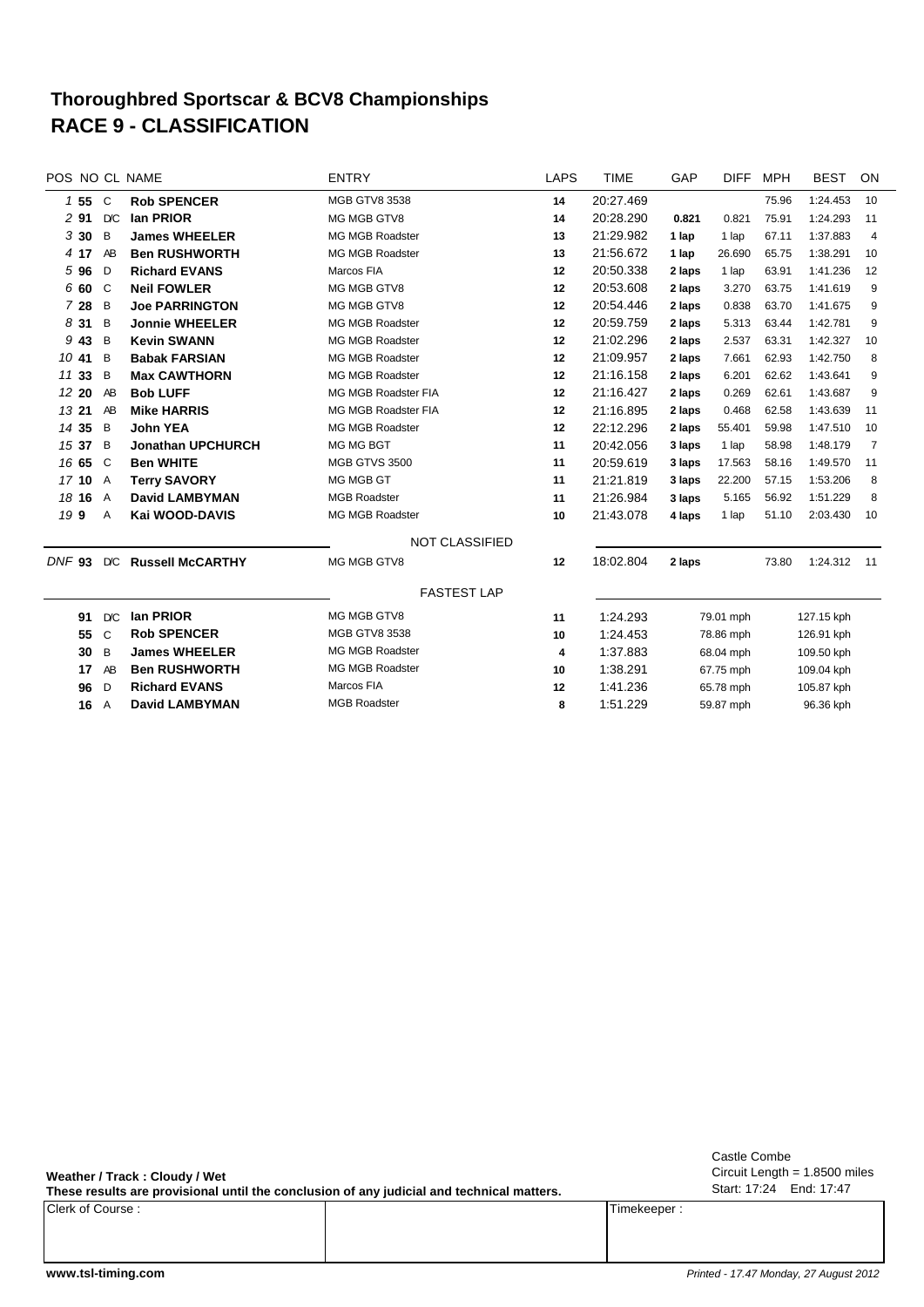# **RACE 9 - LAP CHART Thoroughbred Sportscar & BCV8 Championships**

|      | Lap 1         |          |            | Lap <sub>2</sub> |            |    | Lap <sub>3</sub> |          |           | Lap 4    |          |            | Lap 5         |          |
|------|---------------|----------|------------|------------------|------------|----|------------------|----------|-----------|----------|----------|------------|---------------|----------|
| lNo. | <b>Behind</b> | Laptime  | <b>INo</b> | <b>Behind</b>    | Laptime No |    | <b>Behind</b>    | Laptime  | <b>No</b> | Behind   | Laptime  | <b>INo</b> | <b>Behind</b> | Laptime  |
| 91   |               | 1:34.157 | 91         |                  | 1:26.598   | 91 |                  | 1:27.250 | 91        |          | 1:29.555 | 91         |               | 1:26.745 |
| 93   | 0.986         | 1:35.143 | 93         | 0.846            | 1:26.458   | Ι9 | 1 LAP            | 2:11.746 | 10        | 1 LAP    | 1:54.551 | 93         | 0.649         | 1:26.852 |
| 55   | 2.978         | 1:37.135 | 55         | 5.623            | 1:29.243   | 93 | 5.101            | 1:31.505 | 93        | 0.542    | 1:24.996 | 55         | 5.332         | 1:27.906 |
| 30   | 12.947        | 1:47.104 | 30         | 25.189           | 1:38.840   | 55 | 6.635            | 1:28.262 | 37        | 1 LAP    | 1:55.082 | 35         | 1 LAP         | 1:51.585 |
| 96   | 16.488        | 1:50.645 | 96         | 35.366           | 1:45.476   | 30 | 36.163           | 1:38.224 | 55        | 4.171    | 1:27.091 | 65         | 1 LAP         | 1:57.751 |
| 28   | 17.281        | 1:51.438 | 28         | 36.052           | 1:45.369   | 96 | 53.757           | 1:45.641 | 16        | 1 LAP    | 1:59.898 | 10         | 1 LAP         | 1:55.866 |
| 60   | 18.984        | 1:53.141 | 17         | 36.832           | 1:43.865   | 17 | 53.857           | 1:44.275 | 9         | 1 LAP    | 2:09.647 | 37         | 1 LAP         | 1:55.202 |
| 17   | 19.565        | 1:53.722 | 60         | 37.735           | 1:45.349   | 28 | 54.909           | 1:46.107 | 30        | 44.491   | 1:37.883 | 16         | 1 LAP         | 1:57.307 |
| 31   | 21.657        | 1:55.814 | 21         | 40.546           | 1:44.813   | 60 | 55.667           | 1:45.182 | 17        | 1:03.733 | 1:39.431 | 30         | 55.697        | 1:37.951 |
| 21   | 22.331        | 1:56.488 | 31         | 41.528           | 1:46.469   | 21 | 57.138           | 1:43.842 | 96        | 1:10.090 | 1:45.888 | 17         | 1:15.465      | 1:38.477 |
| 43   | 22.749        | 1:56.906 | 43         | 42.252           | 1:46.101   | 31 | 59.459           | 1:45.181 | 28        | 1:10.579 | 1:45.225 | 9          | 1 LAP         | 2:07.489 |
| 41   | 24.012        | 1:58.169 | 41         | 43.567           | 1:46.153   | 43 | 1:00.253         | 1:45.251 | 60        | 1:11.354 | 1:45.242 | 96         | 1:27.245      | 1:43.900 |
| 33   | 25.295        | 1:59.452 | 33         | 44.538           | 1:45.841   | 41 | 1:02.350         | 1:46.033 | 21        | 1:12.043 | 1:44.460 | 28         | 1:27.620      | 1:43.786 |
| 20   | 26.805        | 2:00.962 | 20         | 46.381           | 1:46.174   | 33 | 1:03.392         | 1:46.104 | 31        | 1:13.222 | 1:43.318 | 60         | 1:28.223      | 1:43.614 |
| 35   | 28.422        | 2:02.579 | 35         | 52.631           | 1:50.807   | 20 | 1:04.223         | 1:45.092 | 43        | 1:14.101 | 1:43.403 |            |               |          |
| 65   | 30.094        | 2:04.251 | 65         | 56.789           | 1:53.293   | 35 | 1:17.717         | 1:52.336 | 41        | 1:16.987 | 1:44.192 |            |               |          |
| 10   | 33.731        | 2:07.888 | 10         | 1:02.268         | 1:55.135   | 65 | 1:25.170         | 1:55.631 | 33        | 1:18.587 | 1:44.750 |            |               |          |
| 37   | 34.057        | 2:08.214 | 37         | 1:02.708         | 1:55.249   |    |                  |          | 20        | 1:20.027 | 1:45.359 |            |               |          |
| 16   | 36.785        | 2:10.942 | 16         | 1:08.381         | 1:58.194   |    |                  |          |           |          |          |            |               |          |
| 9    | 45.676        | 2:19.833 |            |                  |            |    |                  |          |           |          |          |            |               |          |

**Weather / Track : Cloudy / Wet**

**www.tsl-timing.com** *Printed - 17.48 Monday, 27 August 2012*

Circuit Length = 1.8500 miles Start: 17:24 End: 17:47

Castle Combe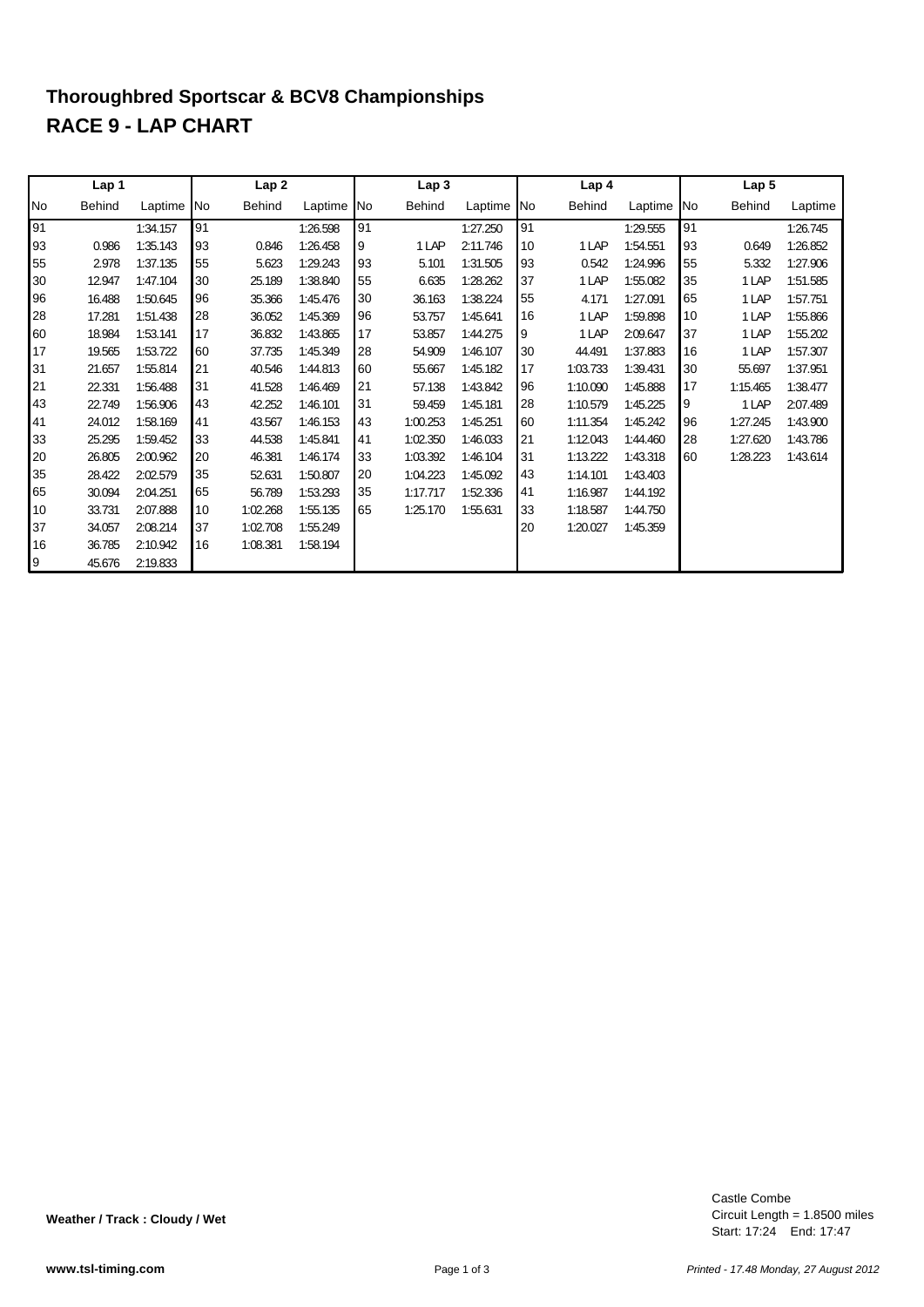# **RACE 9 - LAP CHART Thoroughbred Sportscar & BCV8 Championships**

|           | Lap6     |          |    | Lap <sub>7</sub> |          |           | Lap <sub>8</sub> |          |            | Lap <sub>9</sub> |          |     | Lap <sub>10</sub> |          |
|-----------|----------|----------|----|------------------|----------|-----------|------------------|----------|------------|------------------|----------|-----|-------------------|----------|
| <b>No</b> | Behind   | Laptime  | No | Behind           | Laptime  | <b>No</b> | Behind           | Laptime  | <b>INo</b> | <b>Behind</b>    | Laptime  | No. | <b>Behind</b>     | Laptime  |
| 91        |          | 1:28.533 | 91 |                  | 1:27.067 | 91        |                  | 1:27.848 | 91         |                  | 1:28.225 | 91  |                   | 1:25.967 |
| 93        | 0.963    | 1:28.847 | 55 | 8.787            | 1:30.634 | 16        | 2 LAPS           | 1:52.289 | 55         | 3.960            | 1:25.466 | 55  | 2.446             | 1:24.453 |
| 21        | 1 LAP    | 1:44.325 | 96 | 1 LAP            | 1:44.891 | 55        | 6.719            | 1:25.780 | 37         | 2 LAPS           | 1:48.179 | 30  | 1 LAP             | 1:39.011 |
| 31        | 1 LAP    | 1:43.406 | 28 | 1 LAP            | 1:44.892 | 17        | 1 LAP            | 1:40.257 | 65         | 2 LAPS           | 1:52.086 | 35  | 2 LAPS            | 1:49.822 |
| 43        | 1 LAP    | 1:43.295 | 60 | 1 LAP            | 1:44.787 | 93        | 32.924           | 1:31.454 | 17         | 1 LAP            | 1:39.555 | 93  | 30.644            | 1:25.886 |
| 55        | 5.220    | 1:28.421 | 21 | 1 LAP            | 1:45.421 | 96        | 1 LAP            | 1:44.397 | 10         | 2 LAPS           | 1:55.410 | 37  | 2 LAPS            | 1:49.918 |
| 41        | 1 LAP    | 1:44.534 | 31 | 1 LAP            | 1:45.620 | 60        | 1 LAP            | 1:44.117 | 93         | 30.725           | 1:26.026 | 17  | 1 LAP             | 1:42.785 |
| 33        | 1 LAP    | 1:45.661 | 43 | 1 LAP            | 1:46.077 | 28        | 1 LAP            | 1:45.212 | 16         | 2 LAPS           | 1:54.029 | 65  | 2 LAPS            | 1:54.490 |
| 20        | 1 LAP    | 1:45.285 | 41 | 1 LAP            | 1:45.846 | 31        | 1 LAP            | 1:44.388 | 96         | 1 LAP            | 1:42.636 | 9   | 3 LAPS            | 2:13.831 |
| 35        | 1 LAP    | 1:49.797 | 33 | 1 LAP            | 1:45.120 | 21        | 1 LAP            | 1:45.450 | 60         | 1 LAP            | 1:42.610 | 10  | 2 LAPS            | 1:53.206 |
| 65        | 1 LAP    | 1:54.426 | 20 | 1 LAP            | 1:44.755 | 43        | 1 LAP            | 1:44.043 | 28         | 1 LAP            | 1:42.578 | 16  | 2 LAPS            | 1:51.229 |
| 37        | 1 LAP    | 1:51.970 | 93 | 29.318           | 1:55.422 | 41        | 1 LAP            | 1:44.566 | 31         | 1 LAP            | 1:43.073 | 96  | 1 LAP             | 1:41.603 |
| 10        | 1 LAP    | 1:55.883 | 9  | 2 LAPS           | 2:16.454 | 33        | 1 LAP            | 1:44.374 | 21         | 1 LAP            | 1:44.139 | 60  | 1 LAP             | 1:41.619 |
| 30        | 1:05.638 | 1:38.474 | 35 | 1 LAP            | 1:50.098 | 20        | 1 LAP            | 1:44.426 | 43         | 1 LAP            | 1:44.367 | 28  | 1 LAP             | 1:41.675 |
| 16        | 1 LAP    | 1:54.395 | 37 | 1 LAP            | 1:50.029 | 35        | 1 LAP            | 1:50.003 | 41         | 1 LAP            | 1:42.750 | 31  | 1 LAP             | 1:42.781 |
| 17        | 1:25.663 | 1:38.731 | 30 | 1:17.100         | 1:38.529 | 9         | 2 LAPS           | 2:07.879 | 33         | 1 LAP            | 1:45.144 | 43  | 1 LAP             | 1:43.171 |
|           |          |          | 65 | 1 LAP            | 1:52.999 | 30        | 1:28.089         | 1:38.837 | 20         | 1 LAP            | 1:44.673 | 21  | 1 LAP             | 1:43.700 |
|           |          |          | 10 | 1 LAP            | 1:56.285 |           |                  |          |            |                  |          | 41  | 1 LAP             | 1:42.772 |
|           |          |          |    |                  |          |           |                  |          |            |                  |          | 33  | 1 LAP             | 1:43.641 |
|           |          |          |    |                  |          |           |                  |          |            |                  |          | 20  | 1 LAP             | 1:43.687 |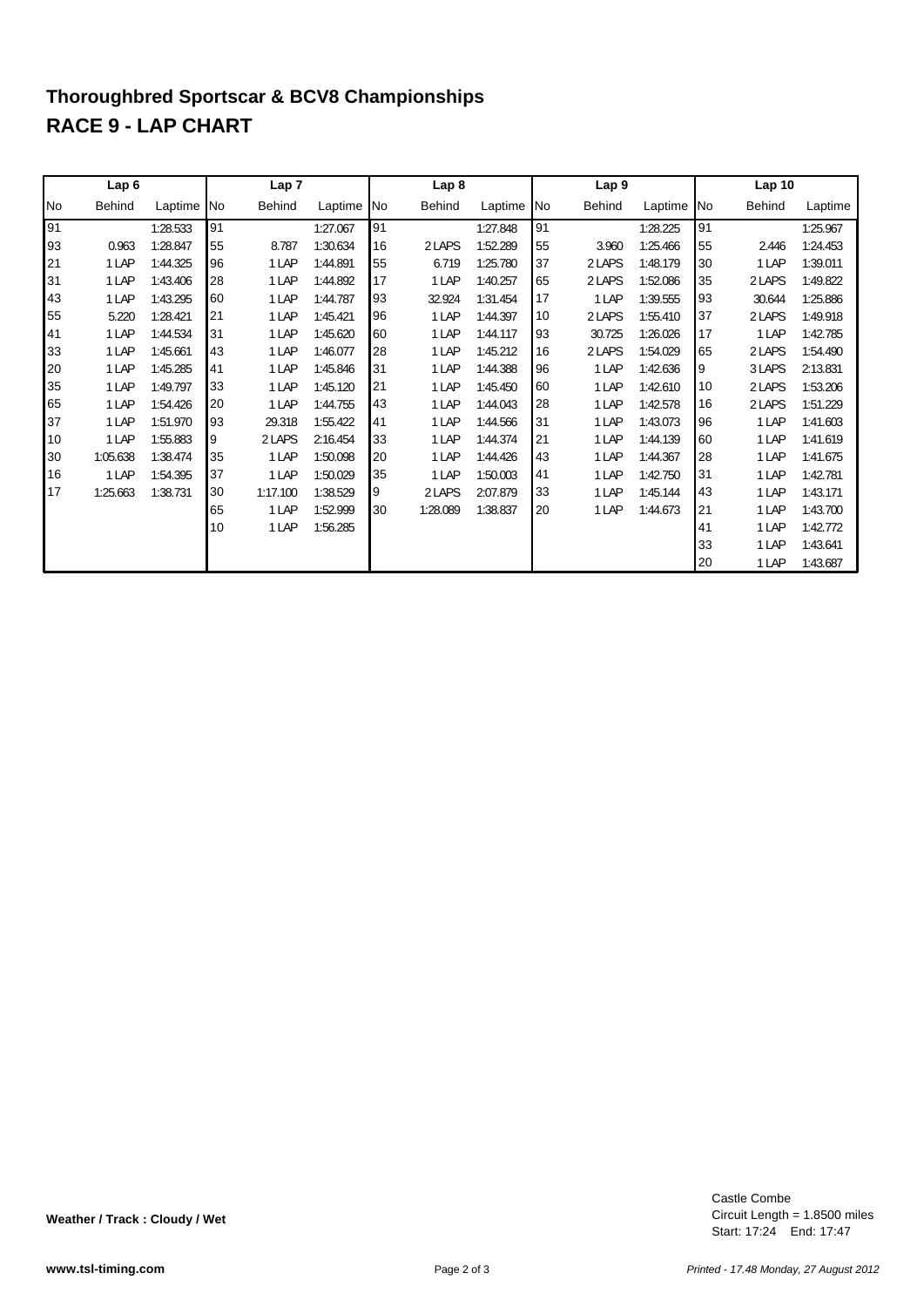# **RACE 9 - LAP CHART Thoroughbred Sportscar & BCV8 Championships**

|    | Lap 11        |          |    | Lap 12        |          |    | Lap <sub>13</sub> |          |    | Lap 14        |          |
|----|---------------|----------|----|---------------|----------|----|-------------------|----------|----|---------------|----------|
| No | <b>Behind</b> | Laptime  | No | <b>Behind</b> | Laptime  | No | Behind            | Laptime  | No | <b>Behind</b> | Laptime  |
| 91 |               | 1:24.293 | 91 |               | 1:27.386 | 55 |                   | 1:26.859 | 55 |               | 1:26.217 |
| 55 | 2.660         | 1:24.507 | 9  | 4 LAPS        | 2:07.236 | 91 | 2.331             | 1:29.959 | 91 | 0.821         | 1:24.707 |
| 30 | 1 LAP         | 1:38.293 | 55 | 0.769         | 1:25.495 | 96 | 2 LAPS            | 1:41.905 | 37 | 3 LAPS        | 1:50.270 |
| 93 | 30.663        | 1:24.312 | 16 | 3 LAPS        | 1:56.352 | 65 | 3 LAPS            | 1:52.882 | 96 | 2 LAPS        | 1:41.236 |
| 35 | 2 LAPS        | 1:49.681 | 43 | 2 LAPS        | 1:42.327 | 60 | 2 LAPS            | 1:43.855 | 60 | 2 LAPS        | 1:42.131 |
| 17 | 1 LAP         | 1:38.291 | 21 | 2 LAPS        | 1:44.885 | 28 | 2 LAPS            | 1:43.314 | 28 | 2 LAPS        | 1:42.156 |
| 37 | 2 LAPS        | 1:49.583 | 41 | 2 LAPS        | 1:43.050 | 31 | 2 LAPS            | 1:43.382 | 65 | 3 LAPS        | 1:49.570 |
| 65 | 2 LAPS        | 1:52.240 | 33 | 2 LAPS        | 1:45.477 | 43 | 2 LAPS            | 1:43.656 | 31 | 2 LAPS        | 1:43.544 |
| 96 | 1 LAP         | 1:42.120 | 20 | 2 LAPS        | 1:45.735 | 21 | 2 LAPS            | 1:43.639 | 43 | 2 LAPS        | 1:43.699 |
| 60 | 1 LAP         | 1:41.961 | 93 | 29.180        | 1:25.903 | 41 | 2 LAPS            | 1:46.353 | 41 | 2 LAPS        | 1:45.539 |
| 10 | 2 LAPS        | 1:54.300 | 30 | 1 LAP         | 1:38.006 | 10 | 3 LAPS            | 1:56.255 | 33 | 2 LAPS        | 1:45.590 |
| 28 | 1 LAP         | 1:42.694 | 35 | 2 LAPS        | 1:47.510 | 33 | 2 LAPS            | 1:45.004 | 20 | 2 LAPS        | 1:45.582 |
| 31 | 1 LAP         | 1:42.783 | 17 | 1 LAP         | 1:38.847 | 20 | 2 LAPS            | 1:44.697 | 21 | 2 LAPS        | 1:55.733 |
|    |               |          | 37 | 2 LAPS        | 1:48.360 | 16 | 3 LAPS            | 2:00.526 | 10 | 3 LAPS        | 1:57.040 |
|    |               |          |    |               |          | 9  | 4 LAPS            | 2:05.533 | 16 | 3 LAPS        | 1:51.823 |
|    |               |          |    |               |          | 30 | 1 LAP             | 1:39.473 | 30 | 1 LAP         | 1:39.357 |
|    |               |          |    |               |          | 17 | 1 LAP             | 1:39.838 | 9  | 4 LAPS        | 2:03.430 |
|    |               |          |    |               |          | 35 | 2 LAPS            | 1:49.554 | 17 | 1 LAP         | 1:38.598 |
|    |               |          |    |               |          |    |                   |          | 35 | 2 LAPS        | 1:48.524 |
|    |               |          |    |               |          |    |                   |          |    |               |          |

Circuit Length = 1.8500 miles Start: 17:24 End: 17:47 Castle Combe

**Weather / Track : Cloudy / Wet**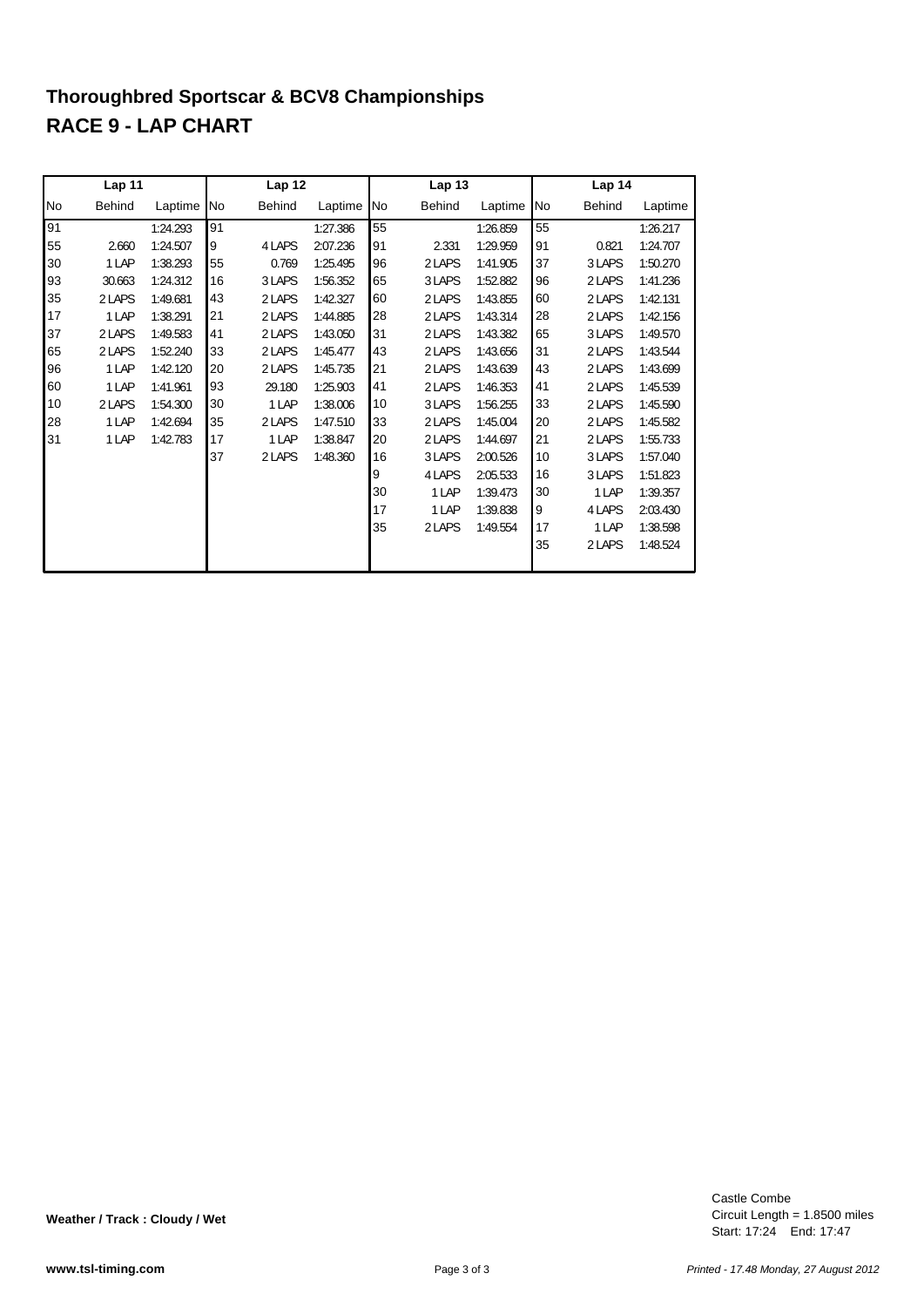### **Thoroughbred Sportscar & BCV8 Championships RACE 9 - LAP ANALYSIS**

| 9          | Kai WOOD-DAVIS        |           | A                            |                     | MG MGB Roadster      |                      |                              |
|------------|-----------------------|-----------|------------------------------|---------------------|----------------------|----------------------|------------------------------|
| $1 -$      | 2:19.833              | $+16.403$ | 17:26:54.041                 | $6 -$               | 2:07.879             | $+4.449$             | 17:37:47.256                 |
| 2 -        | 2:11.746              | $+8.316$  | 17:29:05.787                 | 7 -                 | 2:13.831             | $+10.401$            | 17:40:01.087                 |
| 3 -        | 2:09.647              | $+6.217$  | 17:31:15.434                 | 8 -                 | 2:07.236             | $+3.806$             | 17:42:08.323                 |
| 4 -        | 2:07.489              | $+4.059$  | 17:33:22.923                 | 9-                  | 2:05.533             | $+2.103$             | 17:44:13.856                 |
| 5 -        | 2:16.454              | $+13.024$ | 17:35:39.377                 | 10 -                | 2:03.430             |                      | 17:46:17.286                 |
| 10         | <b>Terry SAVORY</b>   |           | A                            | MG MGB GT           |                      |                      |                              |
|            |                       |           |                              |                     |                      |                      |                              |
| $1 -$      | 2:07.888              | $+14.682$ | 17:26:42.096                 | $7 -$               | 1:55.410             | $+2.204$             | 17:38:15.226                 |
| 2 -        | 1:55.135              | $+1.929$  | 17:28:37.231                 | 8 -                 | 1:53.206             |                      | 17:40:08.432                 |
| 3 -        | 1:54.551              | $+1.345$  | 17:30:31.782                 | $9 -$               | 1:54.300             | $+1.094$             | 17:42:02.732                 |
| 4.         | 1:55.866              | $+2.660$  | 17:32:27.648                 | $10 -$              | 1:56.255             | $+3.049$             | 17:43:58.987                 |
| 5 -        | 1:55.883              | + 2.677   | 17:34:23.531                 | $11 -$              | 1:57.040             | $+3.834$             | 17:45:56.027                 |
| 6 -        | 1:56.285              | $+3.079$  | 17:36:19.816                 |                     |                      |                      |                              |
| 16         | <b>David LAMBYMAN</b> |           | A                            | <b>MGB Roadster</b> |                      |                      |                              |
| $1 -$      | 2:10.942              | $+19.713$ | 17:26:45.150                 | $7 -$               | 1:54.029             | $+2.800$             | 17:38:21.262                 |
| 2 -        | 1:58.194              | $+6.965$  | 17:28:43.344                 | $8 -$               | 1:51.229             |                      | 17:40:12.491                 |
| 3 -        | 1:59.898              | $+8.669$  | 17:30:43.242                 | $9 -$               | 1:56.352             | $+5.123$             | 17:42:08.843                 |
| 4 -        | 1:57.307              |           |                              | $10 -$              |                      |                      |                              |
|            |                       | + 6.078   | 17:32:40.549                 |                     | 2:00.526             | $+9.297$             | 17:44:09.369                 |
| 5 -        | 1:54.395              | $+3.166$  | 17:34:34.944                 | $11 -$              | 1:51.823             | $+0.594$             | 17:46:01.192                 |
| 6 -        | 1:52.289              | $+1.060$  | 17:36:27.233                 |                     |                      |                      |                              |
| 17         | <b>Ben RUSHWORTH</b>  |           | AB                           |                     | MG MGB Roadster      |                      |                              |
| $1 -$      | 1:53.722              | $+15.431$ | 17:26:27.930                 | 8 -                 | 1:39.555             | $+1.264$             | 17:38:12.521                 |
| 2 -        | 1:43.865              | $+5.574$  | 17:28:11.795                 | 9-                  | 1:42.785             | $+4.494$             | 17:39:55.306                 |
| 3 -        | 1:44.275              | $+5.984$  | 17:29:56.070                 | $10 -$              | 1:38.291             |                      | 17:41:33.597                 |
| 4 -        | 1:39.431              | $+1.140$  | 17:31:35.501                 | $11 -$              | 1:38.847             | $+0.556$             | 17:43:12.444                 |
| 5 -        | 1:38.477              | $+0.186$  | 17:33:13.978                 | $12 -$              | 1:39.838             | $+1.547$             | 17:44:52.282                 |
| 6 -        | 1:38.731              | + 0.440   | 17:34:52.709                 | $13 -$              | 1:38.598             | $+0.307$             | 17:46:30.880                 |
| 7 -        | 1:40.257              | $+1.966$  | 17:36:32.966                 |                     |                      |                      |                              |
|            |                       |           |                              |                     |                      |                      |                              |
|            |                       |           |                              |                     |                      |                      |                              |
| 20         | <b>Bob LUFF</b>       |           | AB                           |                     | MG MGB Roadster FIA  |                      |                              |
| $1 -$      | 2:00.962              | $+17.275$ | 17:26:35.170                 | $7 -$               | 1:44.426             | $+0.739$             | 17:37:06.261                 |
| 2 -        | 1:46.174              | $+2.487$  | 17:28:21.344                 | 8 -                 | 1:44.673             | $+0.986$             | 17:38:50.934                 |
| 3 -        | 1:45.092              | $+1.405$  | 17:30:06.436                 | $9 -$               | 1:43.687             |                      | 17:40:34.621                 |
| 4 -        | 1:45.359              | $+1.672$  | 17:31:51.795                 | $10 -$              | 1:45.735             | $+2.048$             | 17:42:20.356                 |
| 5 -        | 1:45.285              | $+1.598$  | 17:33:37.080                 | $11 -$              | 1:44.697             | $+1.010$             | 17:44:05.053                 |
| 6 -        | 1:44.755              | $+1.068$  | 17:35:21.835                 | $12 -$              | 1:45.582             | $+1.895$             | 17:45:50.635                 |
| 21         | <b>Mike HARRIS</b>    |           | AB                           |                     | MG MGB Roadster FIA  |                      |                              |
|            |                       |           |                              |                     |                      |                      |                              |
| $1 -$      | 1:56.488              | $+12.849$ | 17:26:30.696                 | $7 -$               | 1:45.450             | $+1.811$             | 17:36:59.007                 |
| $2 -$      | 1:44.813              | $+1.174$  | 17:28:15.509                 | 8 -                 | 1:44.139             | $+0.500$             | 17:38:43.146                 |
| 3 -        | 1:43.842              | $+0.203$  | 17:29:59.351                 | 9-                  | 1:43.700             | $+0.061$             | 17:40:26.846                 |
| 4 -        | 1:44.460              | $+0.821$  | 17:31:43.811                 | $10 -$              | 1:44.885             | $+1.246$             | 17:42:11.731                 |
| 5 -        | 1:44.325              | + 0.686   | 17:33:28.136                 | $11 -$              | 1:43.639             |                      | 17:43:55.370                 |
| 6 -        | 1:45.421              | $+1.782$  | 17:35:13.557                 | $12 -$              | 1:55.733             | $+12.094$            | 17:45:51.103                 |
|            | 28 Joe PARRINGTON     |           | B                            | MG MGB GTV8         |                      |                      |                              |
|            |                       |           |                              |                     |                      |                      |                              |
| $1 -$      | 1:51.438              | $+9.763$  | 17:26:25.646                 | $7 -$               | 1:45.212             | $+3.537$             | 17:36:56.237                 |
| 2 -        | 1:45.369              | $+3.694$  | 17:28:11.015                 | 8 -                 | 1:42.578             | $+0.903$             | 17:38:38.815                 |
| 3 -        | 1:46.107              | + 4.432   | 17:29:57.122                 | 9 -                 | 1:41.675             |                      | 17:40:20.490                 |
| 4 -        | 1:45.225              | $+3.550$  | 17:31:42.347                 | $10 -$              | 1:42.694             | $+1.019$             | 17:42:03.184                 |
| 5 -        | 1:43.786              | $+2.111$  | 17:33:26.133                 | $11 -$              | 1:43.314             | $+1.639$             | 17:43:46.498                 |
| 6 -        | 1:44.892              | $+3.217$  | 17:35:11.025                 | $12 -$              | 1:42.156             | $+0.481$             | 17:45:28.654                 |
| 30         | <b>James WHEELER</b>  |           | B                            |                     | MG MGB Roadster      |                      |                              |
| $1 -$      | 1:47.104              | $+9.221$  |                              | $8 -$               | 1:38.837             |                      |                              |
|            |                       |           | 17:26:21.312                 |                     |                      | $+0.954$             | 17:37:50.050                 |
| $2 -$      | 1:38.840              | + 0.957   | 17:28:00.152                 | 9 -                 | 1:39.011             | + 1.128              | 17:39:29.061                 |
| 3 -        | 1:38.224              | $+0.341$  | 17:29:38.376                 | $10 -$              | 1:38.293             | $+0.410$             | 17:41:07.354                 |
| 4 -<br>5 - | 1:37.883<br>1:37.951  | $+0.068$  | 17:31:16.259<br>17:32:54.210 | $11 -$<br>$12 -$    | 1:38.006<br>1:39.473 | $+0.123$<br>$+1.590$ | 17:42:45.360<br>17:44:24.833 |

**Weather / Track : Cloudy / Wet**

Circuit Length = 1.8500 miles Start: 17:24 End: 17:47 Castle Combe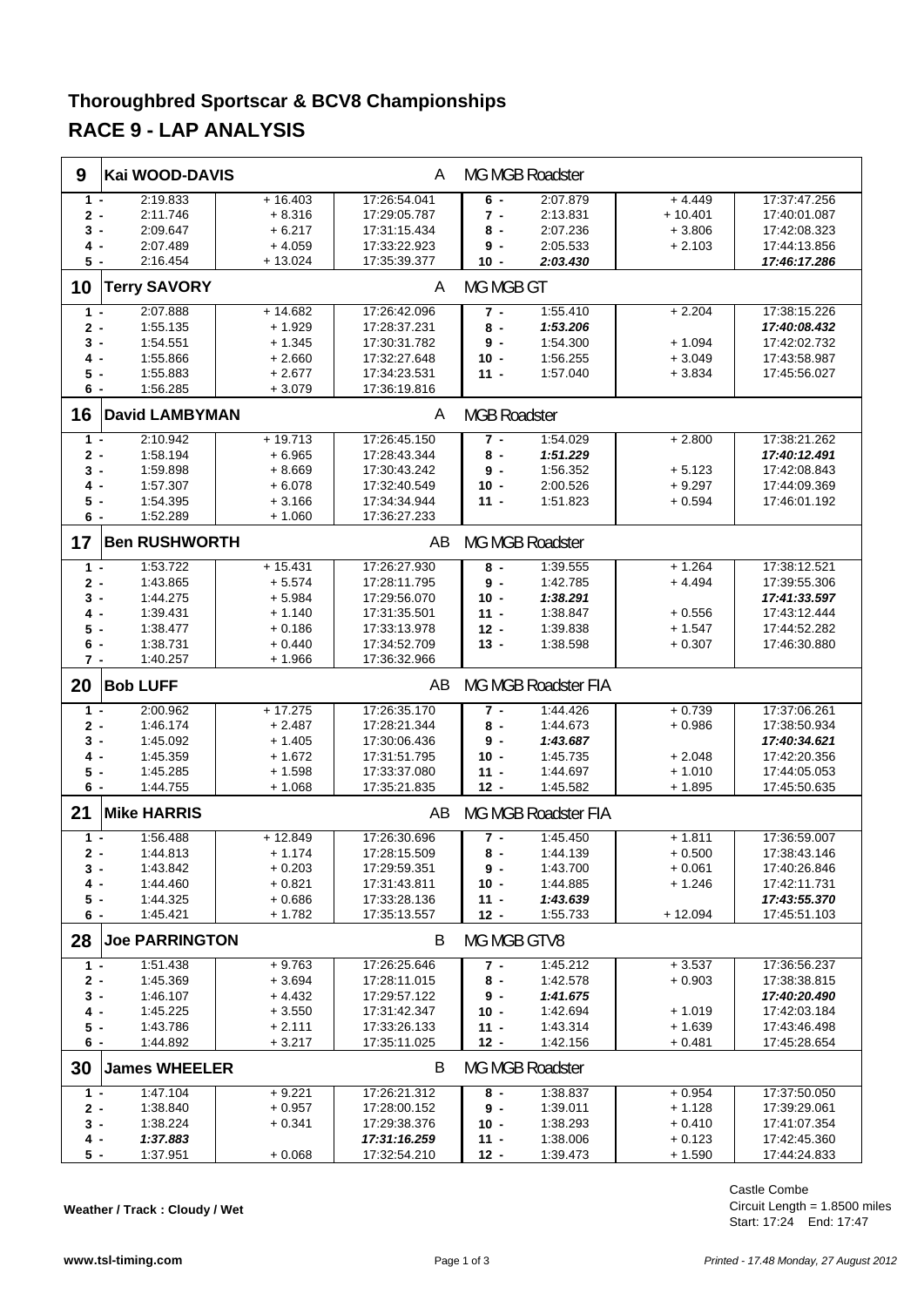# **Thoroughbred Sportscar & BCV8 Championships RACE 9 - LAP ANALYSIS**

| $6 -$<br>$7 -$ | 1:38.474<br>1:38.529     | $+0.591$<br>$+0.646$ | 17:34:32.684<br>17:36:11.213 | $13 -$               | 1:39.357               | $+1.474$             | 17:46:04.190                 |
|----------------|--------------------------|----------------------|------------------------------|----------------------|------------------------|----------------------|------------------------------|
| 31             | <b>Jonnie WHEELER</b>    |                      | В                            |                      | <b>MG MGB Roadster</b> |                      |                              |
| $1 -$          | 1:55.814                 | $+13.033$            | 17:26:30.022                 | $7 -$                | 1:44.388               | $+1.607$             | 17:36:58.404                 |
| $2 -$          | 1:46.469                 | $+3.688$             | 17:28:16.491                 | $8 -$                | 1:43.073               | $+0.292$             | 17:38:41.477                 |
| 3 -            | 1:45.181                 | $+2.400$             | 17:30:01.672                 | 9-                   | 1:42.781               |                      | 17:40:24.258                 |
| 4 -            | 1:43.318                 | $+0.537$             | 17:31:44.990                 | $10 -$               | 1:42.783               | $+0.002$             | 17:42:07.041                 |
| $5 -$          | 1:43.406                 | $+0.625$             | 17:33:28.396                 | $11 -$               | 1:43.382               | $+0.601$             | 17:43:50.423                 |
| 6 -            | 1:45.620                 | + 2.839              | 17:35:14.016                 | $12 -$               | 1:43.544               | $+0.763$             | 17:45:33.967                 |
| 33             | <b>Max CAWTHORN</b>      |                      | В                            |                      | MG MGB Roadster        |                      |                              |
| $1 -$          | 1:59.452                 | $+15.811$            | 17:26:33.660                 | $7 -$                | 1:44.374               | $+0.733$             | 17:37:05.510                 |
| $2 -$          | 1:45.841                 | $+2.200$             | 17:28:19.501                 | $8 -$                | 1:45.144               | $+1.503$             | 17:38:50.654                 |
| 3 -            | 1:46.104                 | $+2.463$             | 17:30:05.605                 | $9 -$                | 1:43.641               |                      | 17:40:34.295                 |
| 4 -            | 1:44.750                 | $+1.109$             | 17:31:50.355                 | $10 -$               | 1:45.477               | $+1.836$             | 17:42:19.772                 |
| 5 -            | 1:45.661                 | $+2.020$             | 17:33:36.016                 | $11 -$               | 1:45.004               | $+1.363$             | 17:44:04.776                 |
| 6 -            | 1:45.120                 | $+1.479$             | 17:35:21.136                 | $12 -$               | 1:45.590               | $+1.949$             | 17:45:50.366                 |
| 35             | <b>John YEA</b>          |                      | B                            |                      | MG MGB Roadster        |                      |                              |
| $1 -$          | 2:02.579                 | $+15.069$            | 17:26:36.787                 | $7 -$                | 1:50.003               | $+2.493$             | 17:37:41.413                 |
| $2 -$          | 1:50.807                 | $+3.297$             | 17:28:27.594                 | 8 -                  | 1:49.822               | $+2.312$             | 17:39:31.235                 |
| $3 -$          | 1:52.336                 | $+4.826$             | 17:30:19.930                 | $9 -$                | 1:49.681               | $+2.171$             | 17:41:20.916                 |
| 4 -            | 1:51.585                 | $+4.075$             | 17:32:11.515                 | $10 -$               | 1:47.510               |                      | 17:43:08.426                 |
| 5 -            | 1:49.797                 | $+2.287$             | 17:34:01.312                 | $11 -$               | 1:49.554               | $+2.044$             | 17:44:57.980                 |
| 6 -            | 1:50.098                 | $+2.588$             | 17:35:51.410                 | $12 -$               | 1:48.524               | $+1.014$             | 17:46:46.504                 |
| 37             | <b>Jonathan UPCHURCH</b> |                      | В                            | MG MG BGT            |                        |                      |                              |
| $1 -$          | 2:08.214                 | $+20.035$            | 17:26:42.422                 | 7 -                  | 1:48.179               |                      | 17:37:58.133                 |
| $2 -$          | 1:55.249                 | $+7.070$             | 17:28:37.671                 | 8 -                  | 1:49.918               | $+1.739$             | 17:39:48.051                 |
| 3 -            | 1:55.082                 | $+6.903$             | 17:30:32.753                 | $9 -$                | 1:49.583               | $+ 1.404$            | 17:41:37.634                 |
| 4 -            | 1:55.202                 | $+7.023$             | 17:32:27.955                 | $10 -$               | 1:48.360               | $+0.181$             | 17:43:25.994                 |
| $5 -$          | 1:51.970                 | $+3.791$             | 17:34:19.925                 | $11 -$               | 1:50.270               | $+2.091$             | 17:45:16.264                 |
| 6 -            | 1:50.029                 | $+1.850$             | 17:36:09.954                 |                      |                        |                      |                              |
| 41             | <b>Babak FARSIAN</b>     |                      | В                            |                      | MG MGB Roadster        |                      |                              |
| $1 -$          | 1:58.169                 | $+15.419$            | 17:26:32.377                 | 7 -                  | 1:44.566               | $+ 1.816$            | 17:37:03.701                 |
| $2 -$          | 1:46.153                 | $+3.403$             | 17:28:18.530                 | $8 -$                | 1:42.750               |                      | 17:38:46.451                 |
| 3 -            | 1:46.033                 | $+3.283$             | 17:30:04.563                 | 9 -                  | 1:42.772               | $+0.022$             | 17:40:29.223                 |
| 4 -            | 1:44.192                 | $+ 1.442$            | 17:31:48.755                 | $10 -$               | 1:43.050               | $+0.300$             | 17:42:12.273                 |
| 5 -            | 1:44.534                 | $+1.784$             | 17:33:33.289                 | $11 -$               | 1:46.353               | $+3.603$             | 17:43:58.626                 |
| 6 -            | 1:45.846                 | + 3.096              | 17:35:19.135                 | $12 -$               | 1:45.539               | $+2.789$             | 17:45:44.165                 |
| 43             | <b>Kevin SWANN</b>       |                      | В                            |                      | <b>MG MGB Roadster</b> |                      |                              |
| $1 -$          | 1:56.906                 | $+14.579$            | 17:26:31.114                 | $7 -$                | 1:44.043               | $+1.716$             | 17:36:59.284                 |
| $2 -$          | 1:46.101                 | $+3.774$             | 17:28:17.215                 | 8 -                  | 1:44.367               | $+2.040$             | 17:38:43.651                 |
| $3 -$          | 1:45.251                 | $+2.924$             | 17:30:02.466                 | 9 -                  | 1:43.171               | $+0.844$             | 17:40:26.822                 |
| 4 -            | 1:43.403                 | $+1.076$             | 17:31:45.869                 | $10 -$               | 1:42.327               |                      | 17:42:09.149                 |
| 5 -            | 1:43.295                 | $+0.968$             | 17:33:29.164                 | $11 -$               | 1:43.656               | $+1.329$             | 17:43:52.805                 |
| $6 -$          | 1:46.077                 | $+3.750$             | 17:35:15.241                 | $12 -$               | 1:43.699               | + 1.372              | 17:45:36.504                 |
| 55             | <b>Rob SPENCER</b>       |                      | C                            | <b>MGB GTV8 3538</b> |                        |                      |                              |
| $1 -$          | 1:37.135                 | $+12.682$            | 17:26:11.343                 | 8 -                  | 1:25.780               | $+1.327$             | 17:36:28.680                 |
| $2 -$          | 1:29.243                 | $+4.790$             | 17:27:40.586                 | $9 -$                | 1:25.466               | $+1.013$             | 17:37:54.146                 |
| 3 -            | 1:28.262                 | $+3.809$             | 17:29:08.848                 | $10 -$               | 1:24.453               |                      | 17:39:18.599                 |
| 4 -            | 1:27.091                 | $+2.638$             | 17:30:35.939                 | $11 -$               | 1:24.507               | $+0.054$             | 17:40:43.106                 |
| 5 -            | 1:27.906                 | $+3.453$             | 17:32:03.845                 | $12 -$               | 1:25.495               | $+1.042$             | 17:42:08.601                 |
| 6 -            | 1:28.421                 | $+3.968$             | 17:33:32.266                 | $13 -$               | 1:26.859               | $+2.406$             | 17:43:35.460                 |
| $7 -$          | 1:30.634                 | $+6.181$             | 17:35:02.900                 | $14 -$               | 1:26.217               | + 1.764              | 17:45:01.677                 |
| 60             | <b>Neil FOWLER</b>       |                      | C                            | MG MGB GTV8          |                        |                      |                              |
|                |                          |                      |                              |                      |                        |                      |                              |
| $1 -$          | 1:53.141<br>1:45.349     | $+11.522$<br>+ 3.730 | 17:26:27.349<br>17:28:12.698 | $7 -$                | 1:44.117<br>1:42.610   | $+2.498$<br>$+0.991$ | 17:36:55.640<br>17:38:38.250 |

**Weather / Track : Cloudy / Wet**

Circuit Length = 1.8500 miles Start: 17:24 End: 17:47 Castle Combe